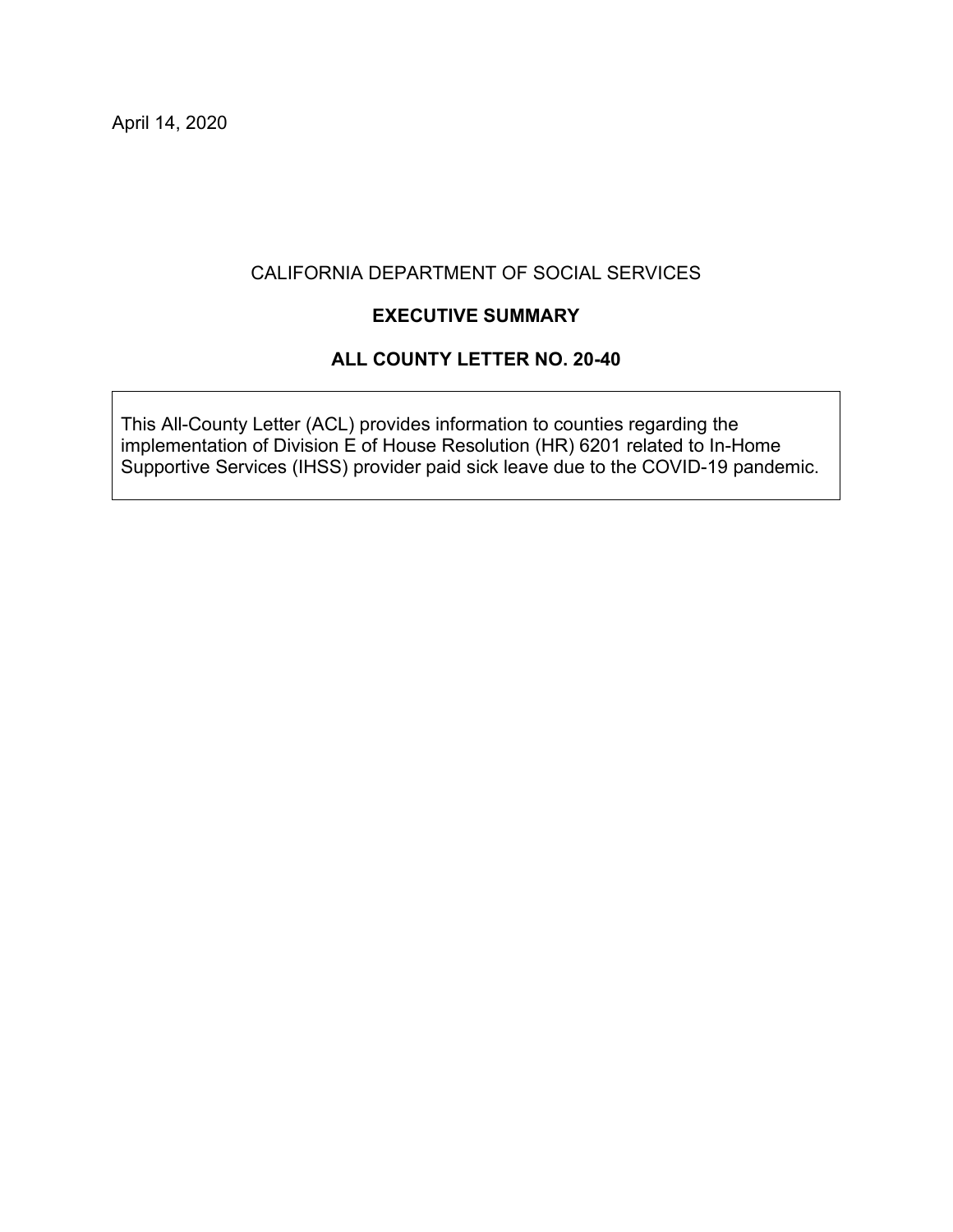





## ALL COUNTY LETTER NO. 20-40

TO: ALL COUNTY WELFARE DIRECTORS ALL IN-HOME SUPPORTIVE SERVICES (IHSS) PROGRAM MANAGERS

#### **SUBJECT: IMPLEMENTATION OF DIVISION E OF FEDERAL HOUSE RESOLUTION 6201 RELATED TO EMERGENCY PAID SICK LEAVE DUE TO COVID-19 PANDEMIC**

REFERENCE: FAMILIES FIRST CORONAVIRUS RESPONSE ACT, [HOUSE RESOLUTION 6201, DIVISION E,](https://www.congress.gov/116/bills/hr6201/BILLS-116hr6201enr.pdf) EMERGENCY PAID SICK LEAVE ACT

This All-County Letter (ACL) provides information to counties regarding the implementation of Division E of the Families First Coronavirus Response Act, House Resolution (HR) 6201, which provides emergency paid sick leave to In-Home Supportive Services (IHSS) and Waiver Personal Care Services (WPCS) providers due to the COVID-19 pandemic.

### **BACKGROUND**

On March 18, 2020, the President signed HR 6201, also known as the Families First Coronavirus Response Act (FFCRA) into law. Division E of the FFCRA, the Emergency Paid Sick Leave Act (EPSLA), provides for two weeks of emergency paid sick leave when a covered employee is unable to work due to the COVID-19 pandemic. The FFCRA became effective on April 2, 2020 and will remain in effect until December 31, 2020.

Pursuant to the EPSLA, full-time employees (those who work forty (40) or more hours per week) are entitled to eighty (80) hours of paid sick leave, while part-time employees (those who work less than forty (40) hours per week) are entitled to the average number of hours that employee works over a two-week period. COVID-19 sick leave may only be claimed if the employee is unable to work for one of the following reasons related to COVID-19: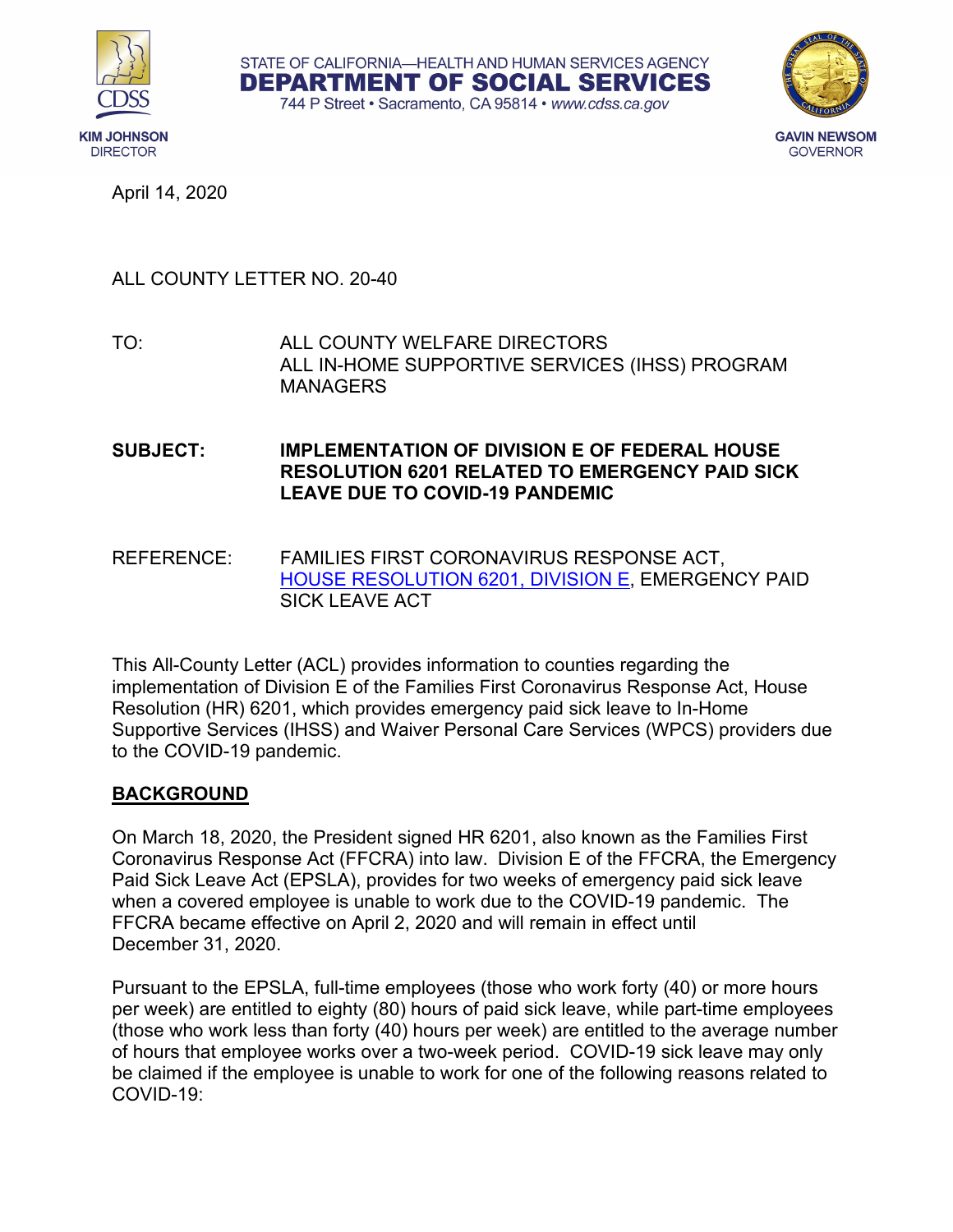All County Letter No. 20-40 Page Two

- 1. The employee is subject to a quarantine or isolation order;
- 2. The employee has been advised by a health care provider to self-quarantine;
- 3. The employee is experiencing symptoms of COVID-19 and is seeking a medical diagnosis;
- 4. The employee is caring for an individual who is subject to a quarantine or isolation order or has been advised to self-quarantine by a health care provider;
- 5. The employee is caring for his/her child whose school or childcare facilities have been closed, or whose childcare provider is unavailable, due to COVID-19 precautions; or
- 6. The employee is experiencing any other substantially similar concerns.

### **IMPLEMENTATION OF COVID-19 PAID SICK LEAVE BENEFITS FOR IHSS PROVIDERS**

The administration of the COVID-19 paid sick leave benefits does not affect the existing IHSS paid sick leave benefits pursuant to Labor Code (LC) 246(a), and as described in [All County Letter \(ACL\) 18-01.](https://www.cdss.ca.gov/Portals/9/ACL/2018/18-01.pdf?ver=2018-01-12-112939-430)

IHSS/WPCS providers may request COVID-19 sick leave benefits for a limited time period, April 2, 2020 through December 31, 2020. An IHSS/WPCS provider is only entitled to COVID-19 sick leave benefits if, during this timeframe, the provider is unable to work due to one of the reasons listed above. To assist in clarifying the application of these rules, the following examples illustrate some allowable reasons for an IHSS provider to claim COVID-19 sick leave:

- The IHSS/WPCS provider has been advised to by a health care provider to quarantine or isolate themselves because he/she is a member of a high-risk group, such as being age 65 or older or having an existing respiratory, cardiac, or immuno-deficiency related health condition;
- The IHSS/WPCS provider is subject to quarantine or isolation order as a result of possible exposure to COVID-19 through an infected person or due to recent travel outside the United States;
- The IHSS/WPCS provider has been advised by a health care provider to avoid the IHSS provider's high-risk recipient due to the provider having symptoms associated with COVID-19 infection (i.e. fever, coughing, etc.);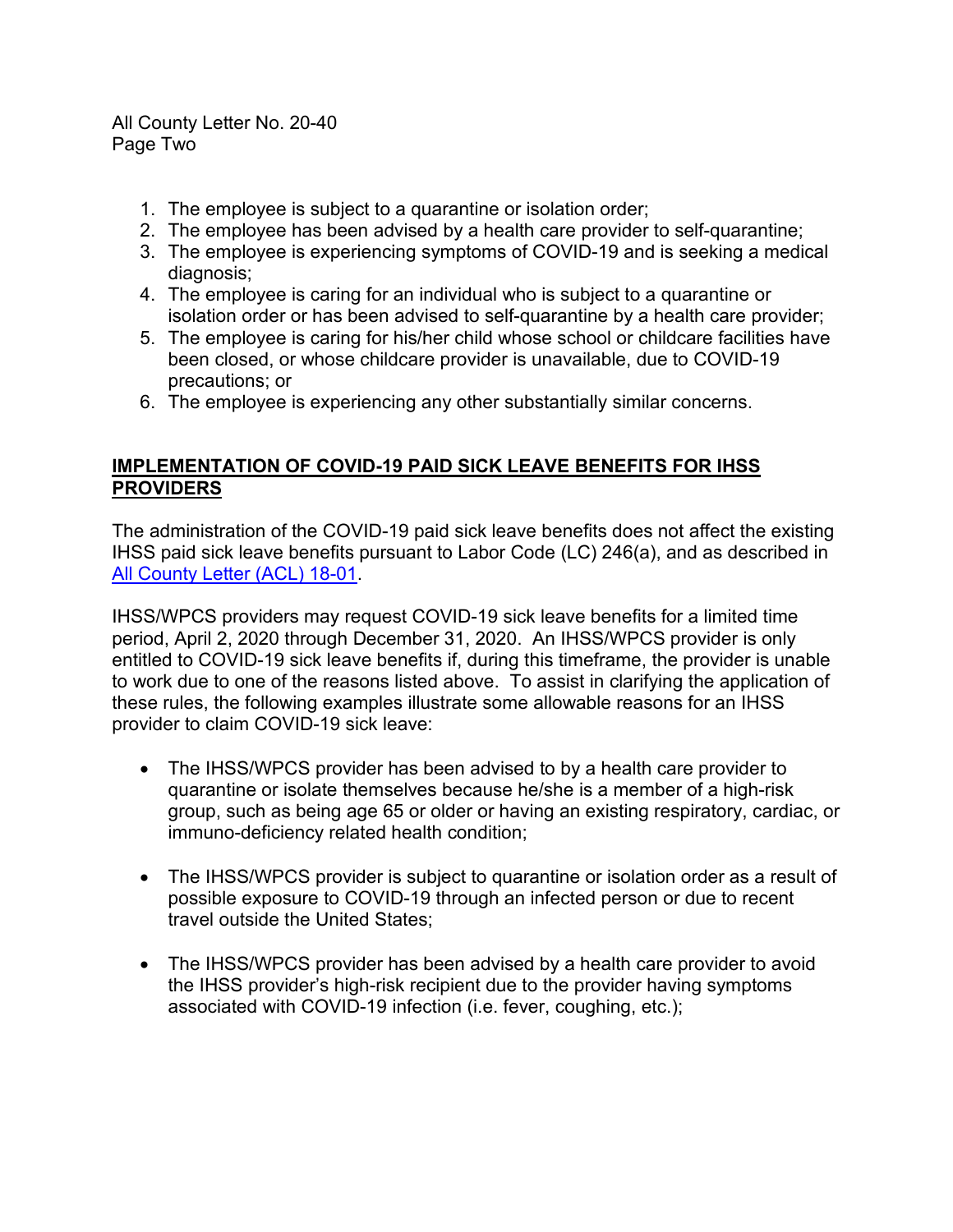All County Letter No. 20-40 Page Three

- The IHSS/WPCS provider has been informed by their recipient that the recipient's health care provider has advised the recipient that they are subject to a quarantine or isolation order and the IHSS provider is informed not to enter the home to provide services;
- The IHSS/WPCS provider cannot provide services to their recipient(s) due to the need to care for his/her child whose school or childcare facilities have been closed due to COVID-19 precautions.

Please note that the above list of examples is not exhaustive. When an IHSS provider meets the applicable criteria and is eligible for COVID-19 sick leave, the provider should contact the recipient(s) they work for and inform them they will be out sick, and if the recipient needs to identify another provider, advise them to contact the county IHSS office or, for WPCS providers, to contact DHCS for assistance. At that time, the provider should complete and sign the COVID-19 ONLY – IHSS Provider Sick Leave Request Form (TEMP 3021) that was included with the informational mailer sent to him/her (and which is also attached to this ACL). If the provider does not have the Form, he/she may download it from the California Department of Social Services (CDSS) [Department website](https://cdss.ca.gov/inforesources/forms-brochures/forms-alphabetic-list/q-t) or may contact the county IHSS office to have that office send them the Form. The Form requires the provider to indicate the recipient(s) they work for, the specific reason they are claiming COVID-19 sick leave, and the applicable dates of the leave. The Form will be submitted to the county IHSS office for processing. WPCS providers will submit the form to the Department of Health Care Services (DHCS).

### **COUNTY RESPONSIBILITIES**

Once the county IHSS office or DHCS has received the Form, county/DHCS staff will verify the enrollment status of the provider, determine if he/she is active on the named recipient's case and identify the reason why the provider is claiming COVID-19 sick leave.

#### **PROCESS TO DETERMINE AND ISSUE PAYMENT FOR COVID-19 PAID SICK LEAVE**

CDSS has created a new special transaction in CMIPS for the county/DHCS to process the COVID-19 paid sick leave requests. This special transaction will be used to pay providers with a one-time payment for up to 80 hours of sick leave, consistent with their entitlement to COVID-19 sick leave as described above.

The county/DHCS shall review the provider's monthly paid hours data located on the Monthly Provider Paid Hours screen. The Monthly Provider Paid Hours screen is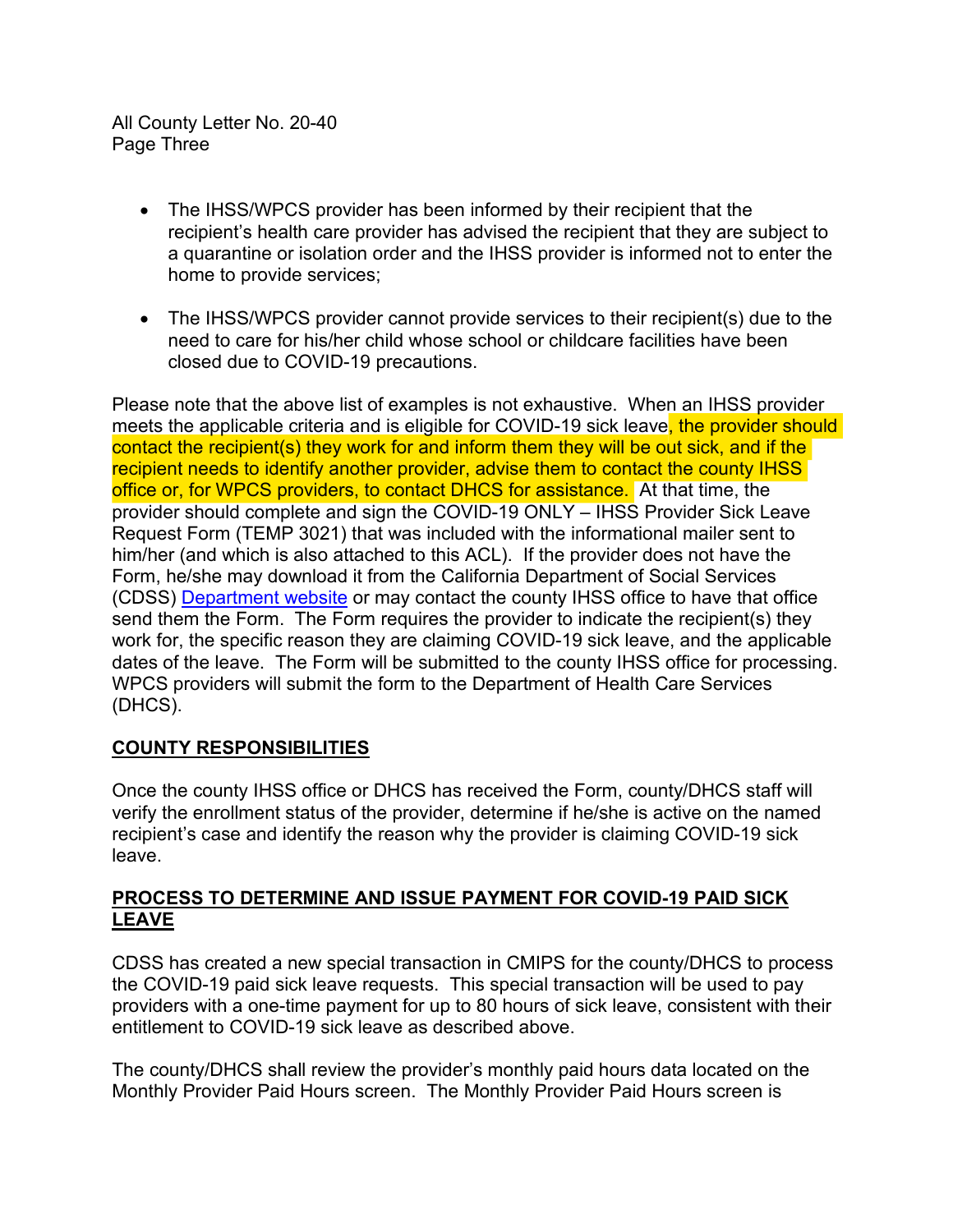All County Letter No. 20-40 Page Four

accessed on the "Payroll & Timesheet" tab from the provider Person Home screen. In the left navigation bar, select the "Monthly Provider Paid Hours" link.

If the Monthly Provider Paid Hours screen shows that the provider normally works 160 or more hours per month, the provider is eligible for 80 hours of COVID-19 sick leave. If the provider works less than 160 hours per month, the county must calculate an average of monthly paid hours for the previous six (6) months, for all the recipients for whom the provider works, and divide the number of hours in half, which results in the average hours for a 2-week period. If a provider has less than six months of employment history, the county staff shall use the hours available in the payment history in CMIPS for the calculation.

For providers that have been newly assigned to a recipient and do not have any payroll history, or less than 2-weeks of payroll history, counties will divide the recipient's monthly authorized hours in half to determine the number of hours of COVID-19 sick leave the provider is eligible to receive. If the provider is scheduled to work for more than one recipient, all of the recipient's hours should be combined to determine the number of hours the provider is eligible to receive.

Once the county determines the provider's entitlement to paid hours, they must verify the reason the provider selected on the form for claiming sick leave. If the provider did not select a reason, the sick leave claim cannot be processed. County staff must obtain the reason for requesting the COVID-19 sick leave before they can pay the provider.

Once eligibility, number of hours, and applicable pay rate of COVID-19 sick leave the provider is entitled to are confirmed, county users will enter the following information on the Create Special Transaction screen:

- From/To Date: The From /To date on the form submitted by the provider. These dates should be the same as those entered on the form by the provider. Please Note: Due to funding source limitations, CMIPS will not allow a user to enter a "Sick Leave Emergency" special transaction that spans multiple months. County users will have to enter two transactions in these instances and divide the number of COVID-19 sick leave hours between the two transactions.
- Payee Name: Select the name of the provider claiming the hours
- Program: Select "IHSS"
- Type: Select "Sick Leave Emergency"
- Hours: The number of COVID-19 sick leave hours, up to 80 hours, based on the number of hours the provider usually works.

Once the information is entered, the county user will select the "Save" button and then submit for approval. The "Sick Leave Emergency" special transaction, like all special transactions in CMIPS, requires a second level of approval. Once the transaction is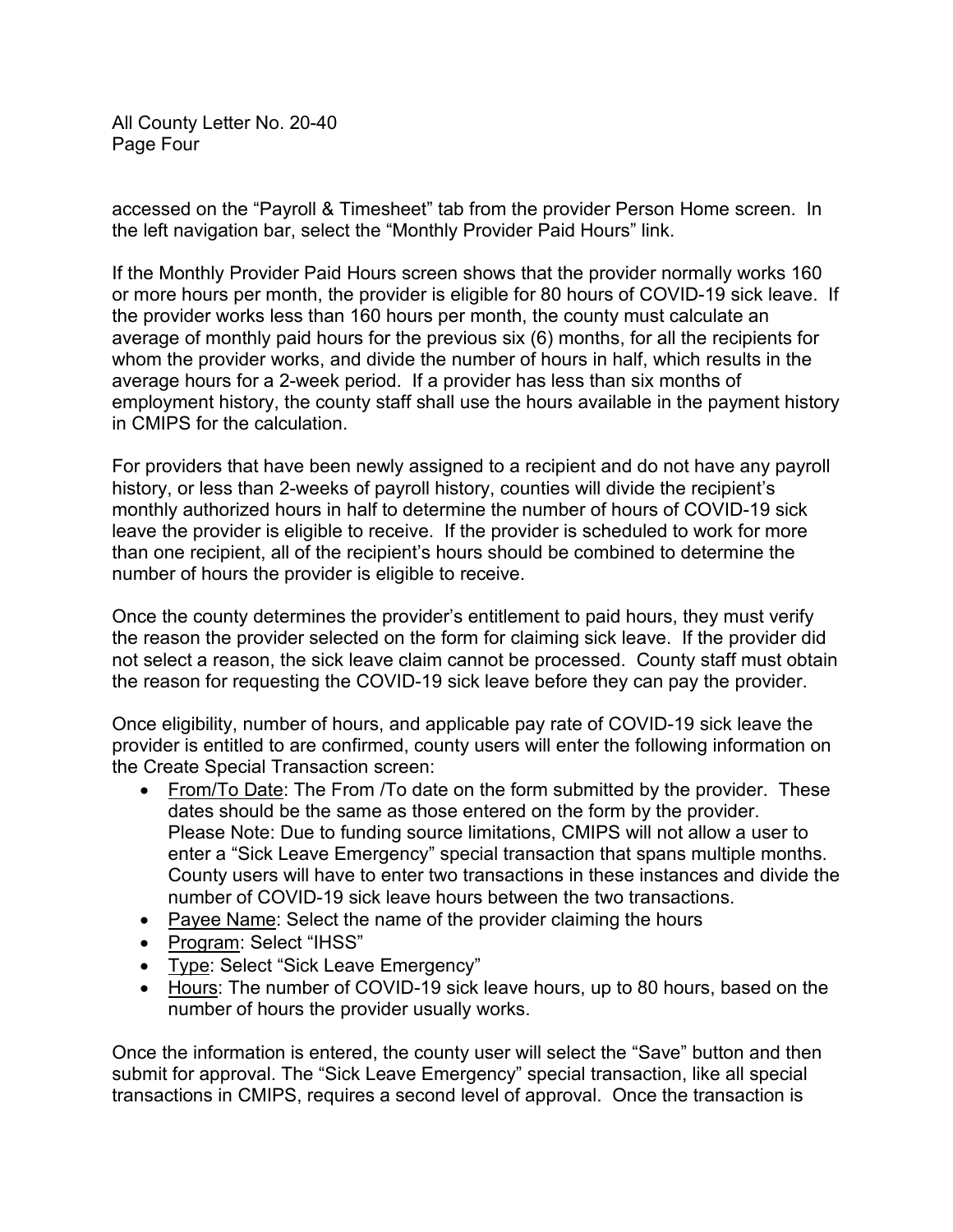All County Letter No. 20-40 Page Five

saved, it will be routed for approval before a warrant is issued. Upon final approval, the request will be in pending payroll status and a one-time payment will be sent to the provider by their preference payroll method as indicated in CMIPS.

County staff must place any provider on leave for the entire 2-week period if they are claiming COVID-19 sick leave for themselves, i.e. reasons 1-3 on the list above. Providers who are ill or are quarantined because they have been exposed to COVID-19, are not eligible to provide services to IHSS/WPCS recipients.

#### **PROVIDER/RECIPIENT MAILERS**

The CDSS will inform all IHSS/WPCS recipients and providers in the State about COVID-19 sick leave and the applicable rules and claiming procedures through the issuance of two separate informational notices. The CDSS Adult Programs Division will begin mailing these notices to IHSS/WPCS recipients and providers on April 17, 2020. For those IHSS/WPCS recipients and providers who are registered on the Electronic Services Portal website, the notice will be sent via email. Notices and the sick leave request form will be translated into the three threshold languages (Armenian, Chinese, and Spanish) will also be sent as soon as they are available.

#### **CAMERA READY COPIES AND TRANSLATIONS**

For camera-ready copies of the notices and form referenced in this ACL in English, contact the Forms Management Unit at [fmudss@dss.ca.gov.](mailto:fmudss@dss.ca.gov) If your office has internet access you may obtain this notice from the CDSS webpage at: [Forms/Brochures.](http://www.cdss.ca.gov/inforesources/Forms-Brochures)

When completed per MPP Section 21-115.2, including Armenian, Chinese and Spanish forms, the translations will be posted on our website. Copies of the translated notices can be obtained at: [Translated Forms and Publications.](http://www.cdss.ca.gov/inforesources/Translated-Forms-and-Publications)

For questions on translated materials, please contact Language Services at (916) 651-8876. Until translations are available, recipients who have elected to receive materials in languages other than English should be sent the English version of the notice along with the *GEN 1365-Notice of Language Services* and a local contact.

Your county forms coordinator should distribute translated forms to each program and location. Each county shall provide bilingual/interpretive services and written translations to non-English or limited English proficient populations as required by the Dymally Alatorre Bilingual Services Act (Government Code section 7290 et seq.) and by state regulation (Manual of Policies and Procedures, Division 21, Civil Rights Nondiscrimination, section 115).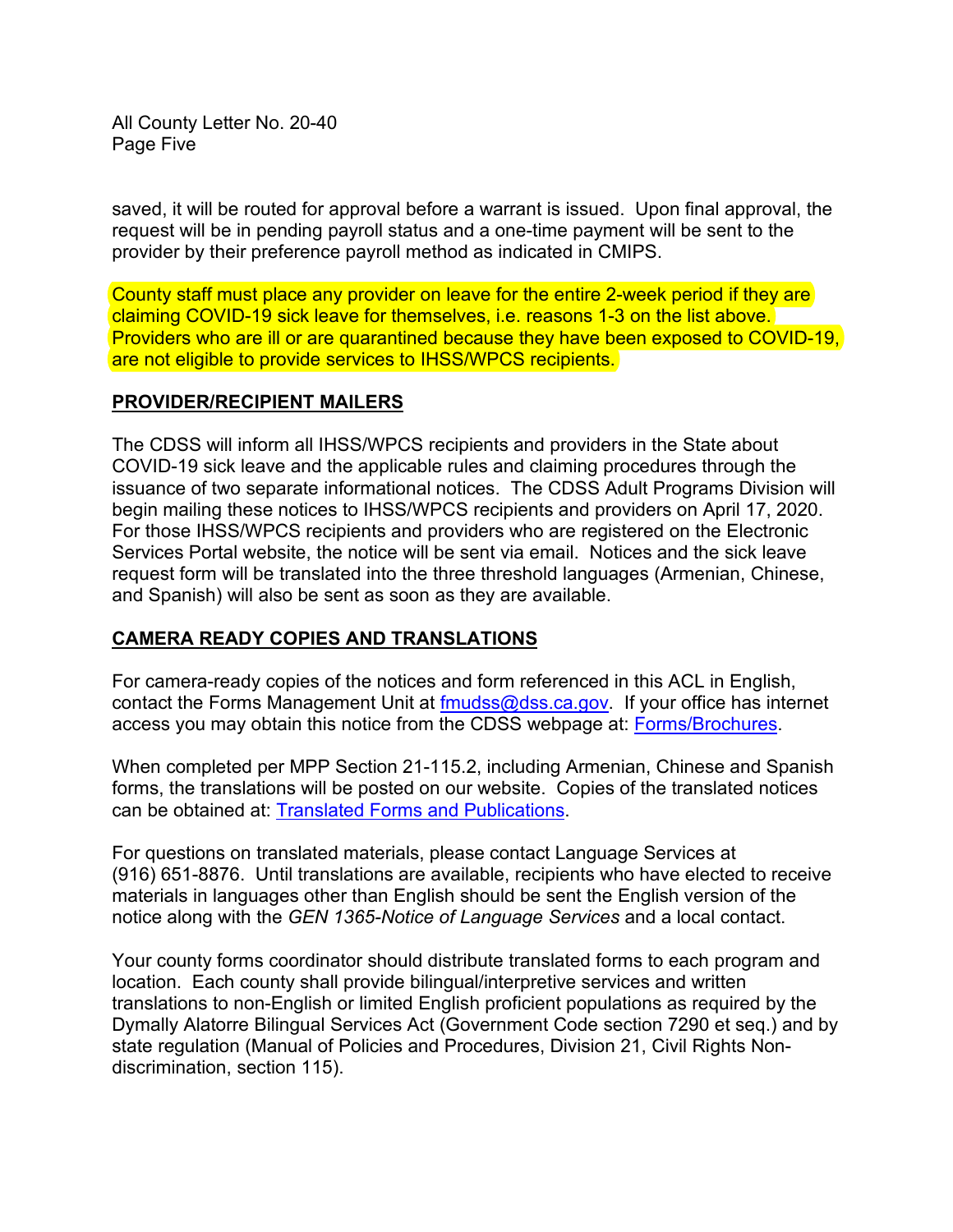All County Letter No. 20-40 Page Six

If you have any questions regarding the policy and requirements set forth in this ACL, you may direct them to the CDSS, Adult Programs Division, Policy and Operations Bureau at (916) 651-5350.

Sincerely,

*Original Document Signed By:*

DEBBI THOMSON Deputy Director Adult Programs Division

**Attachments**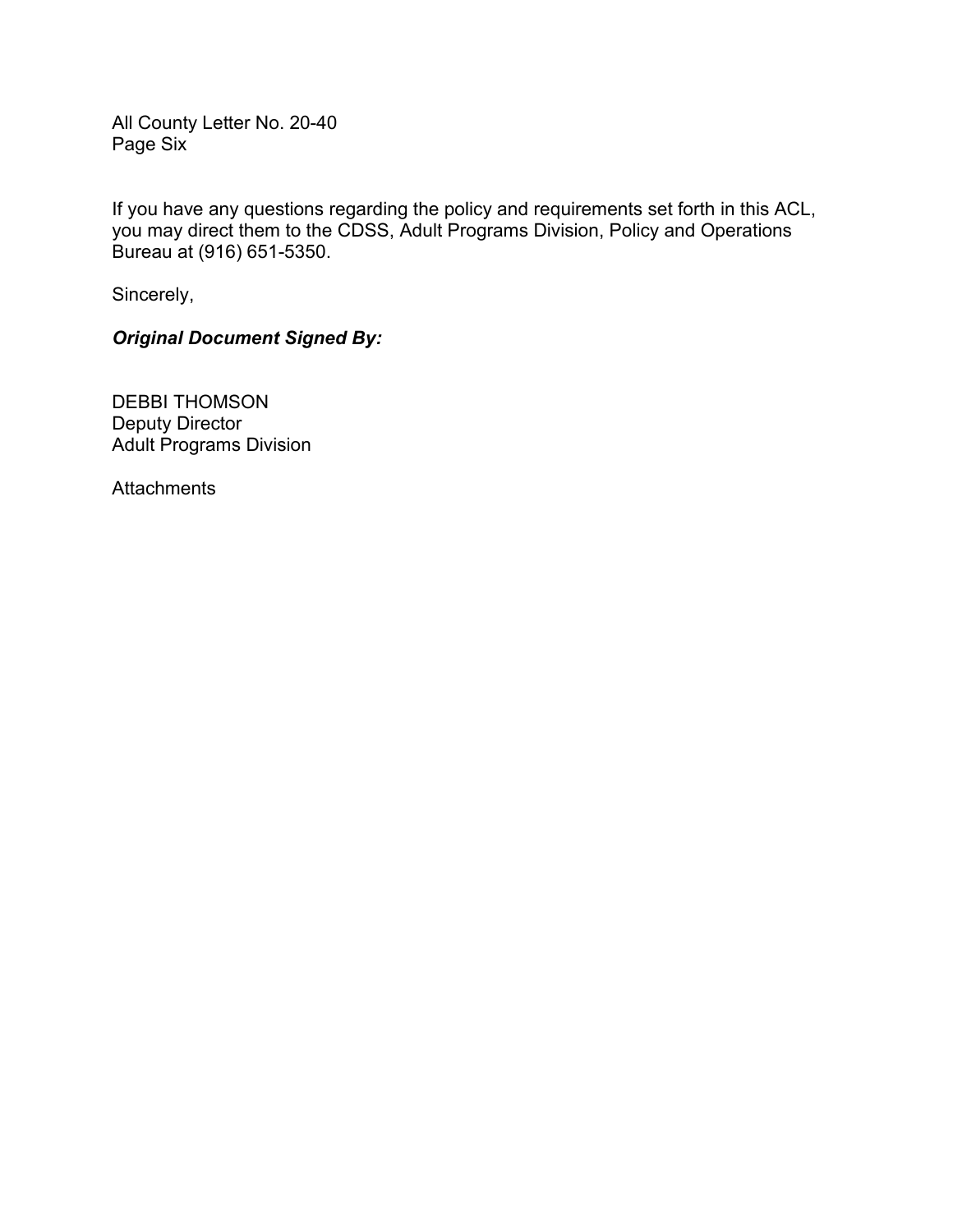# **COVID-19 ONLY – IHSS/WPCS Provider Sick Leave RequestForm**

 **A new federal law, Families First Coronavirus Response Act (HR 6201), provides sick leave benefits for COVID-19 ONLY between now and December 31, 2020. If you meet one of the requirements below, please complete this form and submit it to your local county IHSS office. For WPCS providers please return your form to the Department of Health Care Services.** 

# **PROVIDER REQUIREMENTS:**

 The Families First Coronavirus (COVID-19) Response Act allows full-time workers (40 hours or more per week) to get 80 hours of paid leave, and part-time workers get the average number of hours they work in a 2-week pay period. COVID-19 sick leave may **only** be claimed if you meet one or more of the following criteria:

- 1. You are subject to a quarantine or isolation order;
- 2. You have been advised by a health care provider to self-quarantine;
- 3. You are having symptoms of COVID–19 and are seeking a medical diagnosis;
- 4. You are caring for an individual who is subject to a quarantine or isolation order or has been advised to self-quarantine by a health care provider;
- been closed due to COVID-19 precautions and there is no one else available to care for your child; 5. You are caring for your child who's school or childcare facilities has
- 6. You are experiencing any other substantially similar concerns.
- • You may only submit one claim. You will be paid for your entire eligible sick leave benefit in one payment.
- **By claiming this COVID-19 sick leave, you are attesting that you meet one or more of the criteria above and must select one of the boxes on the form.** If you are sick with, potentially sick with, or have been exposed to  COVID-19, **you should not be providing IHSS/WPCS services for any recipient as specified by the Department of Public Health**.
- • Your completed form should be returned to your county IHSS office. For WPCS providers, please return your form to the Department of Health Care **Services**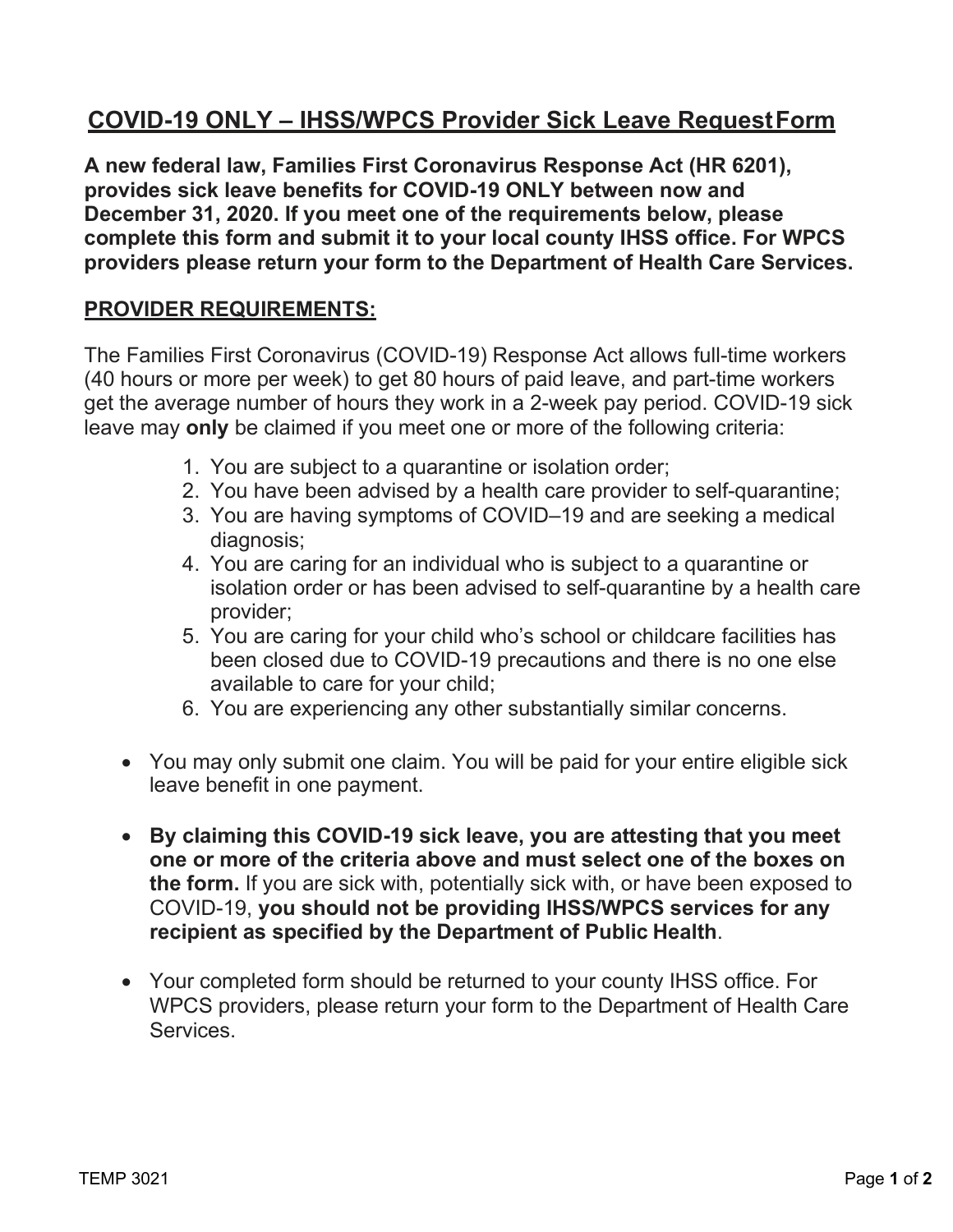# **COVID-19 ONLY PAID SICK LEAVE REQUEST FORM FOR IHSS/WPCS PROVIDERS**

## **Provider Information:**

| Provider Name (Print):                                                                                                                                                                                                                                                                                                                                                                                                                                                                                                                                  |  |                                   |                                                                                                                                                                         |
|---------------------------------------------------------------------------------------------------------------------------------------------------------------------------------------------------------------------------------------------------------------------------------------------------------------------------------------------------------------------------------------------------------------------------------------------------------------------------------------------------------------------------------------------------------|--|-----------------------------------|-------------------------------------------------------------------------------------------------------------------------------------------------------------------------|
| <b>Street Address:</b>                                                                                                                                                                                                                                                                                                                                                                                                                                                                                                                                  |  |                                   |                                                                                                                                                                         |
| City, State:                                                                                                                                                                                                                                                                                                                                                                                                                                                                                                                                            |  | Zip Code:                         | Phone Number:                                                                                                                                                           |
| <b>Provider Number (9 digits):</b>                                                                                                                                                                                                                                                                                                                                                                                                                                                                                                                      |  |                                   |                                                                                                                                                                         |
| <b>Recipient Information:</b> Recipient(s) the provider is out sick from:<br><b>Recipient Name:</b><br>(For additional recipients please write recipient name and case number on the back of this form)                                                                                                                                                                                                                                                                                                                                                 |  | Recipient Case Number (7 digits): |                                                                                                                                                                         |
| I am requesting 2-weeks of paid sick leave for the following dates:                                                                                                                                                                                                                                                                                                                                                                                                                                                                                     |  |                                   |                                                                                                                                                                         |
| <b>Begin Date:</b><br>I am claiming sick leave for one of the following reasons (check one of the boxes below, if<br>left empty this form cannot be processed):<br>$\Box$ I am subject to a quarantine or isolation order, have been advised by my health care<br>provider to self-quarantine, or am having symptoms of COVID-19 and seeking medical<br>diagnosis<br>$\Box$ I am caring for a person who is subject to quarantine or isolation order, has been told to<br>childcare facility has been closed due to COVID-19 or other COVID-19 concern. |  | End Date:                         | self-quarantine by a health care provider, and/or am caring for my child whose school or                                                                                |
| I hereby acknowledge that<br>I am claiming COVID-19 sick leave because I meet one or more of the criteria of<br>the Families First Coronavirus (COVID-19) Response Act, listed above.<br>I have spoken to my recipient(s), and he/she/they know that I will be taking sick<br>leave on the dates indicated above.<br>virus.                                                                                                                                                                                                                             |  |                                   | By claiming this leave, I understand that I should not be providing services to any<br>IHSS/WPCS recipient if I have, or potentially have, been exposed to the COVID-19 |
| Provider's Signature:                                                                                                                                                                                                                                                                                                                                                                                                                                                                                                                                   |  |                                   | Date:                                                                                                                                                                   |

**Please submit this completed form to your county IHSS Office for processing. WPCS providers should return their form to the Department of Healthcare Services.**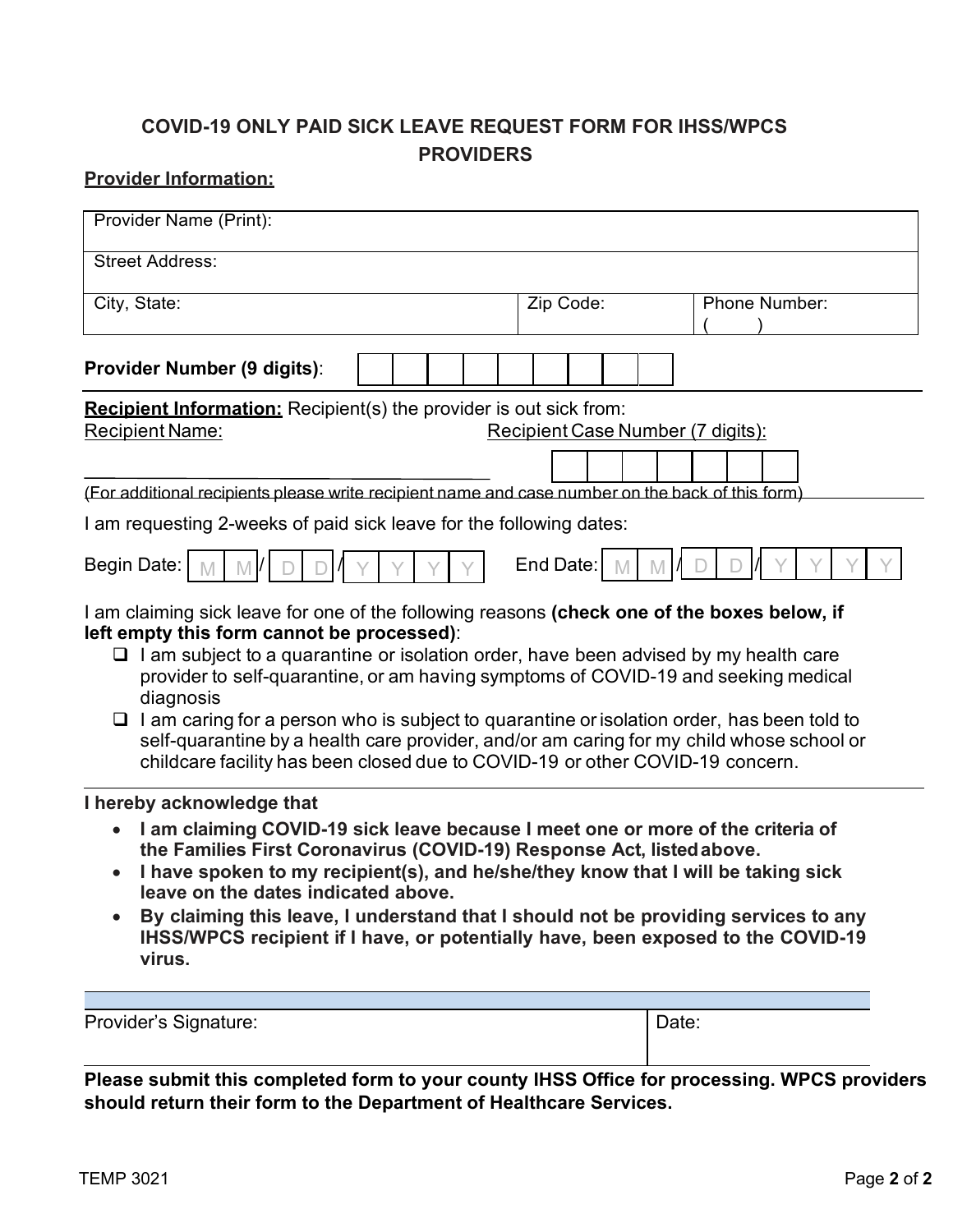





# TO: IN-HOME SUPPORTIVE SERVICES (IHSS) AND WAIVER PERSONAL CARE SERVICES (WPCS) **RECIPIENTS**

SUBJECT: INFORMATION ABOUT **COVID-19 ONLY** – IHSS/WPCS PROVIDER PAID SICK LEAVE BENEFIT

A new federal law, the Families First Coronavirus Response Act (HR 6201), provides sick leave benefits related to the **COVID-19 PANDEMIC ONLY** between now and December 31, 2020.

The Families First Coronavirus Response Act allows full-time and part-time workers, including In-Home Supportive Services (IHSS) and Waiver Personal Care Services (WPCS) providers, to get paid sick leave.

Your provider can only claim COVID-19 sick leave if they meet one or more of the following criteria:

- 1. They are subject to quarantine or have been given an isolation order;
- 2. They have been advised by a health care provider to self-quarantine;
- 3. They are having symptoms of COVID–19 and seeking a medical diagnosis;
- 4. They are caring for an individual who is subject to a quarantine or isolation order or has been advised to self-quarantine by a health care provider;
- 5. They are caring for their child whose school or childcare facilities has been closed due to COVID-19 precautions;
- 6. They are experiencing any other substantially similar concerns.

**It is important for you to know that if your IHSS provider becomes sick with COVID-19, needs to be diagnosed or is quarantined due to COVID-19, they cannot provide IHSS or WPCS services.**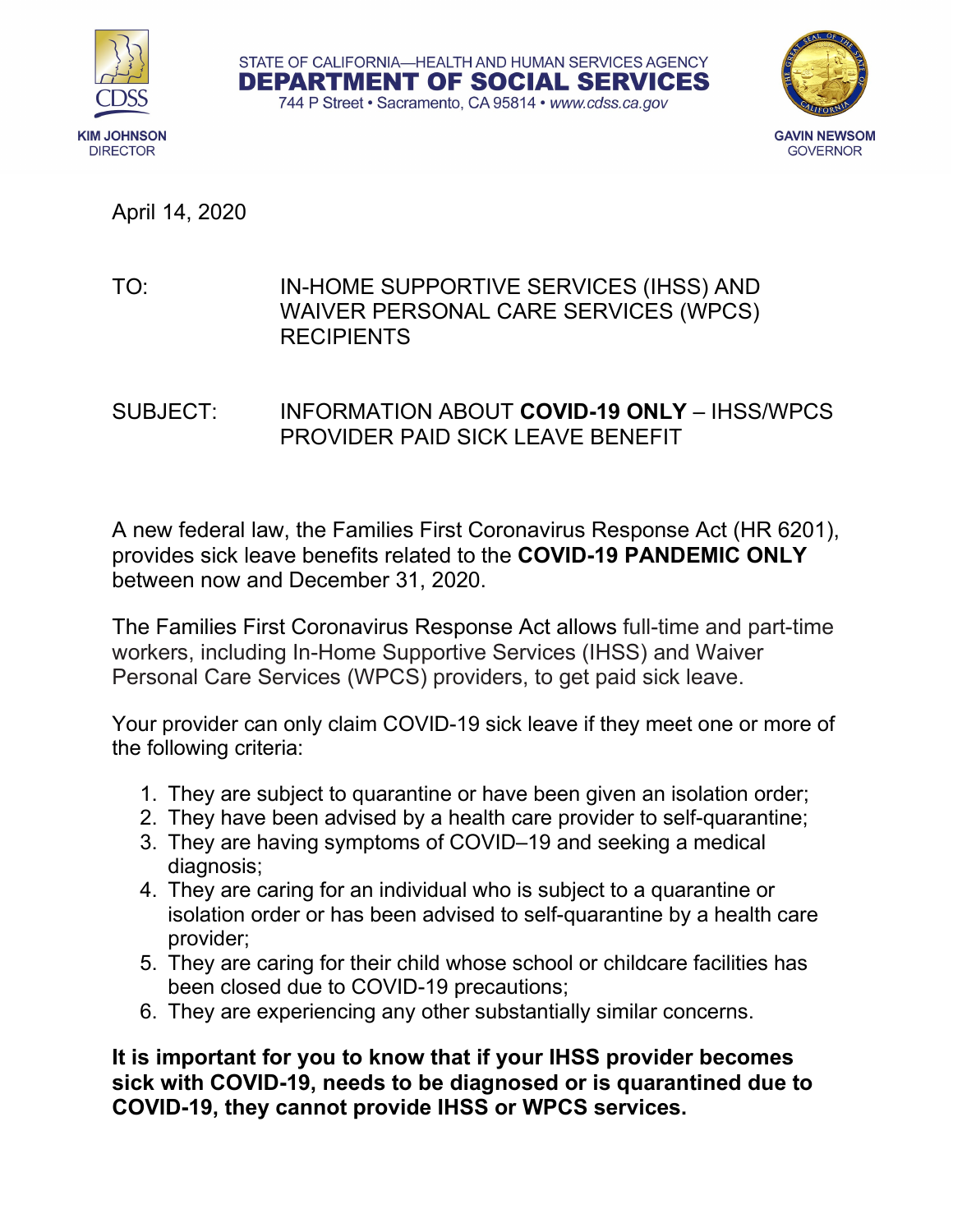If your provider is unable to come to work due to COVID-19, please continue to follow the guidelines to protect yourself from getting sick by washing your hands for at 20 seconds, avoiding touching your face and following public health guidance and stay at home orders.

# [https://www.cdph.ca.gov/Programs/CID/DCDC/Pages/Immunization/ncov2](https://www.cdph.ca.gov/Programs/CID/DCDC/Pages/Immunization/ncov2019.aspx) [019.aspx](https://www.cdph.ca.gov/Programs/CID/DCDC/Pages/Immunization/ncov2019.aspx)

If your provider is impacted by COVID-19 and is unable to come to work, they are required to tell you with as much notice as possible. If you need help with finding a new care provider during your provider's absence, please contact your local county IHSS office or public authority for assistance. WPCS recipients should contact their In-Home Operations office.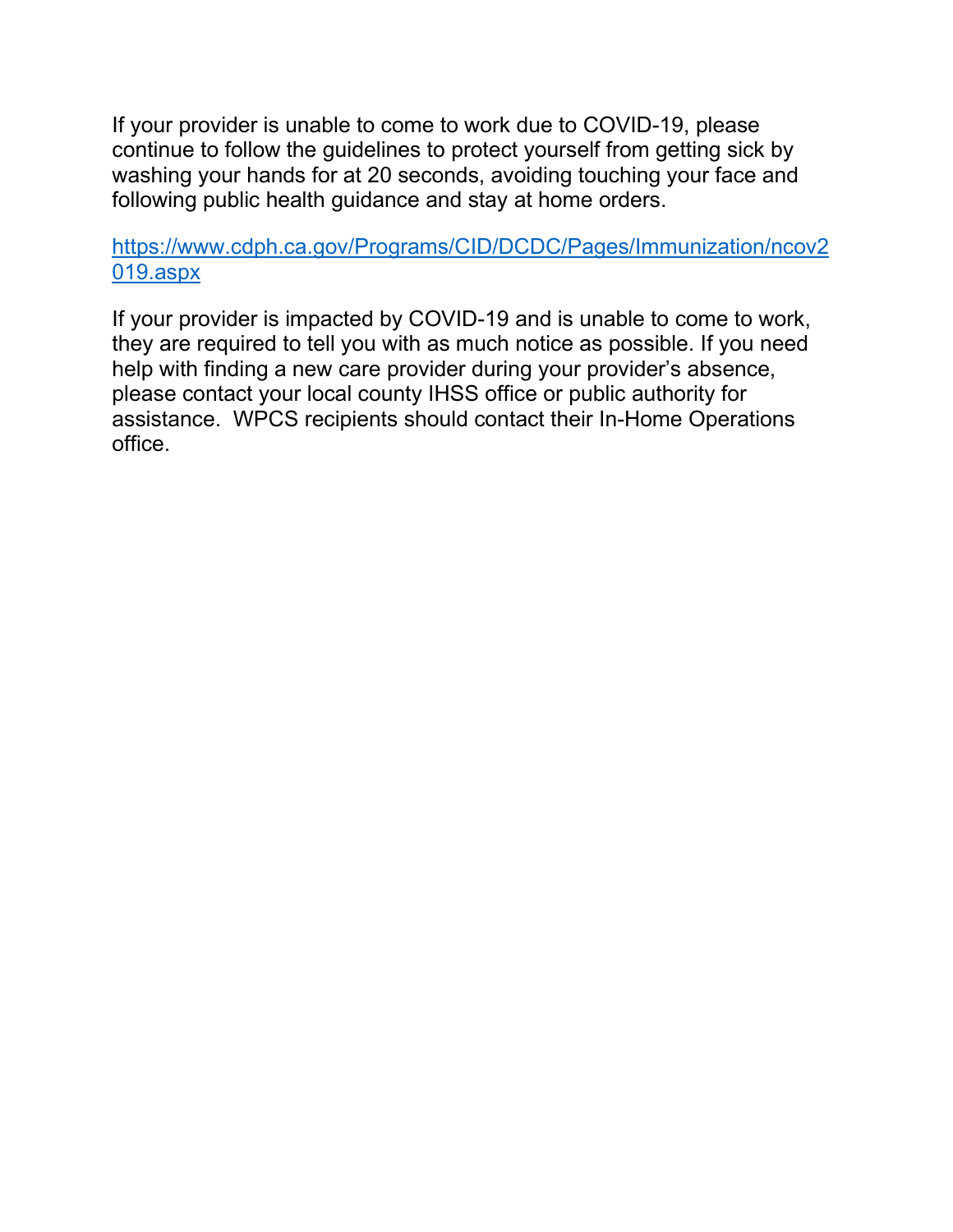





# TO: IN-HOME SUPPORTIVE SERVICES (IHSS) AND WAIVER PERSONAL CARE SERVICES (WPCS) PROVIDERS

SUBJECT: **COVID-19 ONLY** – IHSS/WPCS PROVIDER PAID SICK LEAVE BENEFIT

A new federal law, the Families First Coronavirus Response Act (HR 6201), provides sick leave benefits for **COVID-19 PANDEMIC ONLY** between now and December 31, 2020.

The Families First Coronavirus Response Act allows full-time workers (those who work 40 hours or more per week) to get 80 hours of paid leave, and part time workers to get paid the average number of hours they work in a two (2) week pay period. If a worker is claiming sick leave for any of the reasons below they will receive 100% of their average 2-week pay, up to 80 hours. COVID-19 sick leave may **only** be claimed if you meet one or more of the following criteria:

- 1. You are subject to quarantine or have been given an isolation order;
- 2. You have been advised by a health care provider to self-quarantine;
- 3. You are having symptoms of COVID–19 and seeking a medical diagnosis;
- 4. You are caring for an individual who is subject to a quarantine or isolation order or has been advised to self-quarantine by a health care provider;
- 5. You are caring for your child whose school or childcare facilities has been closed due to COVID-19 precautions and there is no one else available to care for your child;
- 6. You are experiencing any other substantially similar concerns.

To claim sick leave for COVID-19, you must fill out the attached *COVID-19 ONLY – IHSS/WPCS Provider Sick Leave Request Form* and return it to your local county IHSS office for processing. *For providers who only provide WPCS services (not IHSS), please return your form to the Department of Health Care*